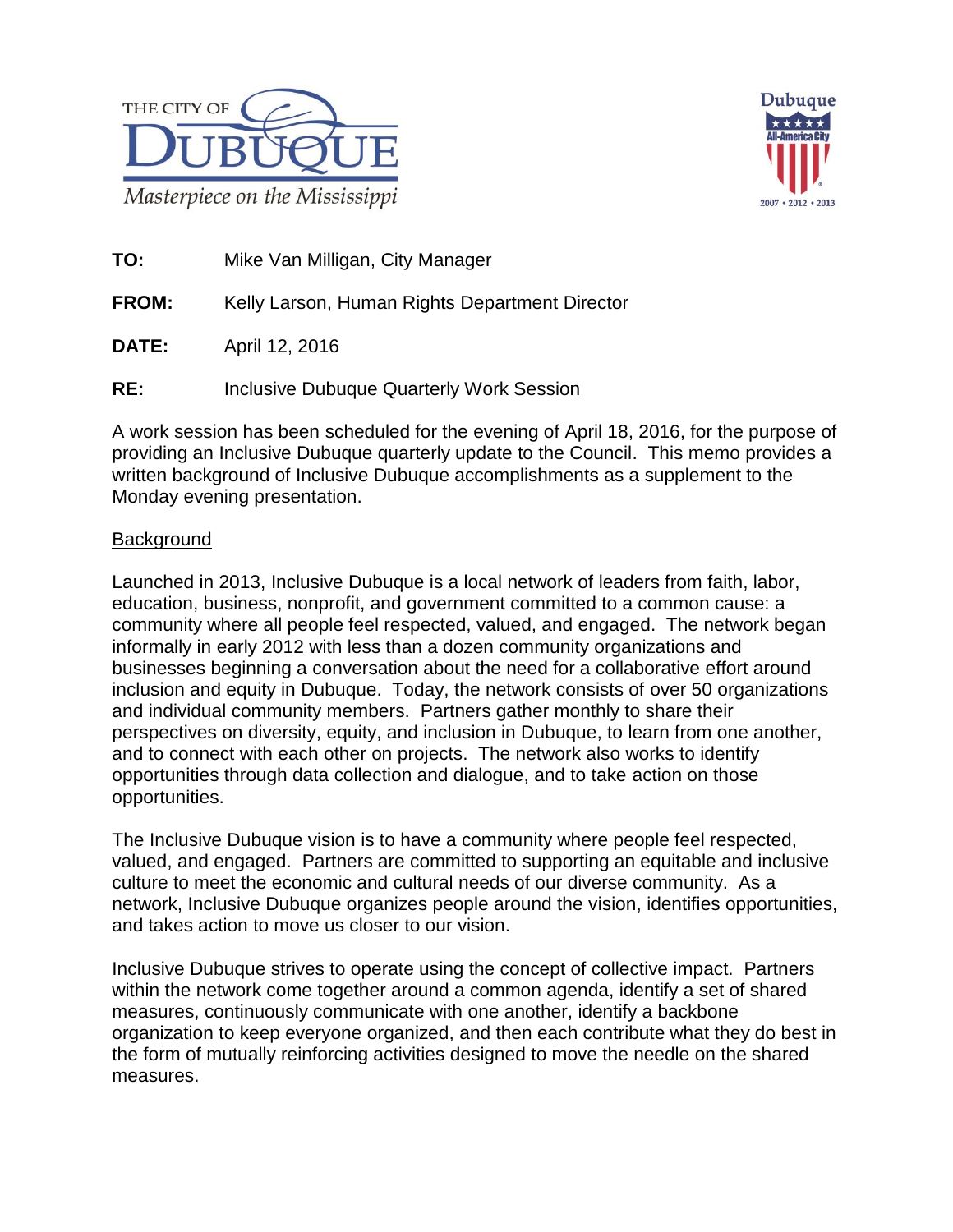## Inclusive Dubuque Network – Accomplishments this Quarter:

One of the first major projects undertaken by Inclusive Dubuque over the past year has been the development of an equity profile - an extensive process to discover how diverse groups are affected by various systems in our community that impact economic wellbeing, housing, education, health, safe neighborhoods, transportation, and arts & culture.

The process of developing a community equity profile included numerous components and spanned February through October 2015. While a portion of the process involved gathering readily available quantitative data from sources such as the U.S. Census, we intentionally supplemented this with community surveys, community dialogue sessions, and facilitator training. Inclusive Dubuque also implemented a thorough marketing & communication plan. The surveys, dialogue sessions, facilitator training, and associated marketing have served a purpose beyond data collected, as they have helped to catalyze a larger community conversation about equity issues that extends beyond those of us working in a professional capacity. The hope is that this will encourage ongoing input and actions by community members.

Working groups have been established around each of the core areas of the equity profile: economic wellbeing, housing, health, education, neighborhood safety, Arts & Culture, and transportation. Over 90 community members are participating in these groups. In November and December, the Government Alliance on Race and Equity, the Campaign for Grade Level Reading, and the City of Dubuque partnered to bring Dan Duncan with the Results Leadership Group to Dubuque to work with City and community partners to begin applying results based accountability thinking to equity profile action planning efforts. Since that time, each working group has applied Results Based Accountability (RBA) to identify a community-wide result (or outcome) for their focus area and key indicators that can assist us in tracking our progress over time. Dan Duncan will be returning to Dubuque on April 28 and 29 to continue working with the network partners. Detailed information on working group progress is available on-line at [http://inclusivedbq.org/working-groups/.](http://inclusivedbq.org/working-groups/) A brief update also will be provided at the work session.

## City as a Network Partner – Accomplishments this Quarter:

Intentional efforts have been made inside the organization to engage City staff in the Inclusive Dubuque efforts as well. The monthly newsletters, snapshots, and weekly emails to network partners are shared throughout City departments, and several City staff are serving on Inclusive Dubuque Working groups.

A core team of staff from within the City organization has developed a template for department level equity plans and is in the process of developing proposed outcomes, indicators, and performance measures that can be used by departments to develop strategies and track their progress. The indicators and performance measures being proposed include disaggregating data by race, as data collected during the equity profile